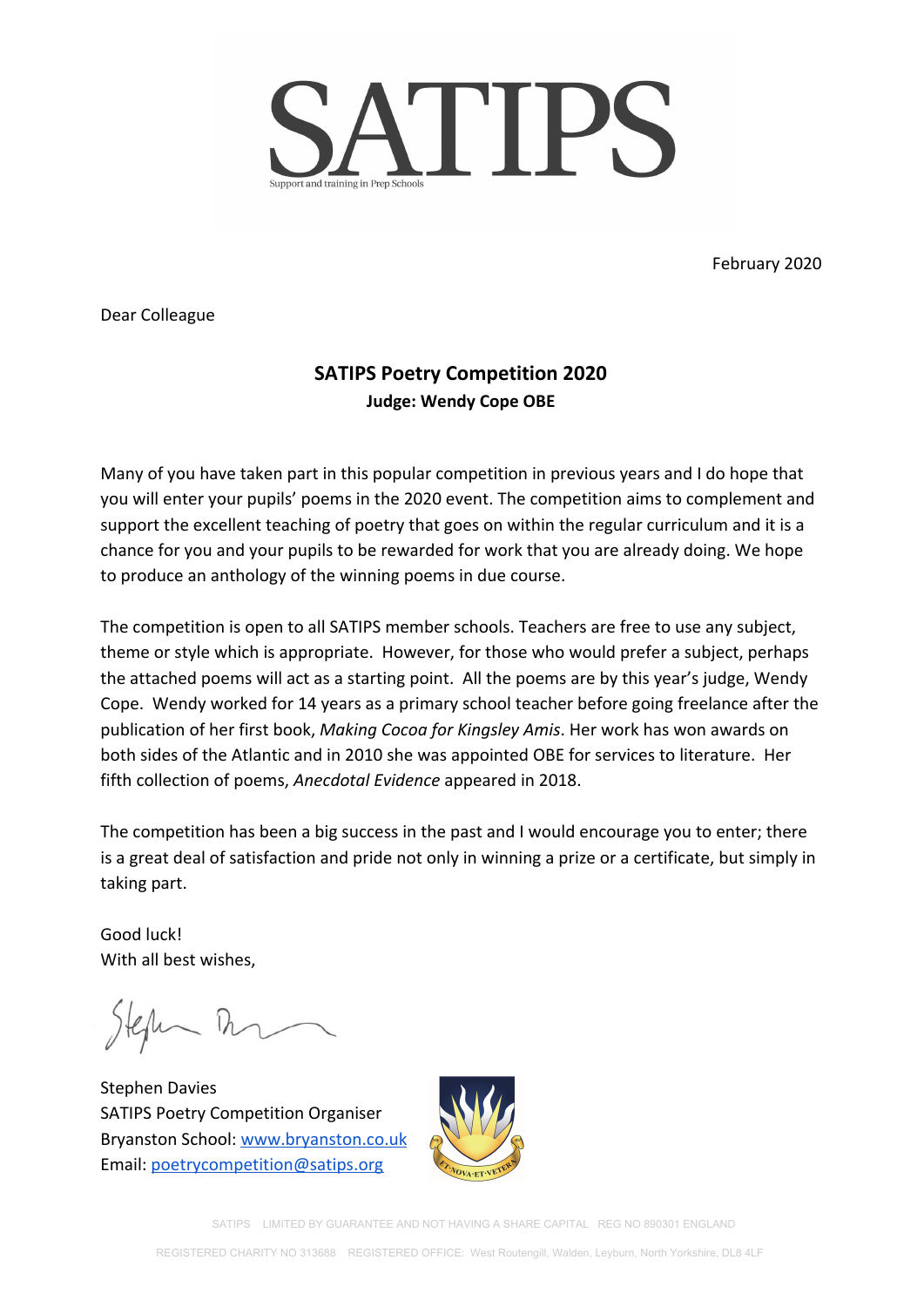### **Rules of the SATIPS Poetry Competition 2020**

There will be three age categories: Years 3&4, Years 5&6 and Years 7&8.

Poems should be no longer than 30 lines.

Poems should be on one side of A4 paper with the title and year group written **clearly** on the front. Pupils should write their name and the name of their school on the reverse.

Each school is allowed a total of 30 entries.

The enclosed Entry Form must be completed and included with submissions.

The entry fee is £1 per poem or £25 for a school entry of no more than 30 poems. A cheque, payable to SATIPS, should be included with submissions. Alternatively, payment can be made by BACS: Bank: CAF Bank Ltd. Sort Code: 40-52-40 Account No: 00013271 Please ensure the name of your school and 'Poetry Competition' are included as a reference.

Prizes will be awarded for each age group. There is a magnificent cup for the best school entry overall.

**The deadline for entries is Monday 4th May 2020.** All submissions received after this date will not be considered.

All poems and entry fees should be sent to the following address:

*SATIPS Poetry Competition 2020 West Routengill Walden Leyburn North Yorkshire DL8 4LF*

All enquiries should be made to [poetrycompetition@satips.org](mailto:poetrycompetition@satips.org)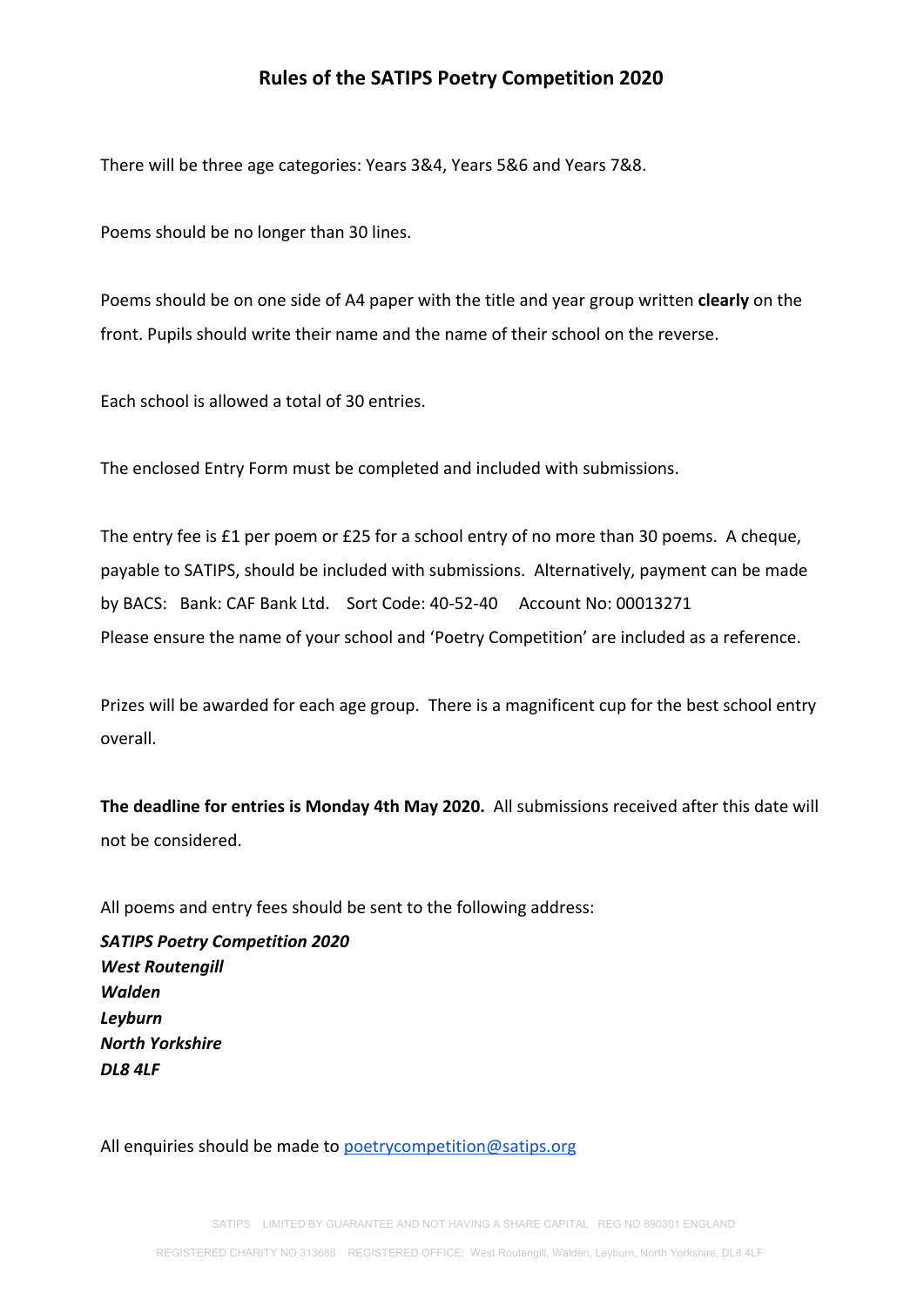## **ENTRY FORM: SATIPS POETRY COMPETITION 2020**

School:

Address:

Contact Teacher:

Email address:

Cheque enclosed/ BACS Payment: £

|                  | <b>PUPIL'S NAME</b> | <b>YEAR</b> | <b>TITLE OF POEM</b> |
|------------------|---------------------|-------------|----------------------|
| $1\,$            |                     |             |                      |
| $\overline{2}$   |                     |             |                      |
| $\overline{3}$   |                     |             |                      |
| 4                |                     |             |                      |
| 5                |                     |             |                      |
| $\boldsymbol{6}$ |                     |             |                      |
| $\overline{7}$   |                     |             |                      |
| $\,8\,$          |                     |             |                      |
| $\boldsymbol{9}$ |                     |             |                      |
| 10               |                     |             |                      |

(Continue overleaf if required)

SATIPS LIMITED BY GUARANTEE AND NOT HAVING A SHARE CAPITAL REG NO 890301 ENGLAND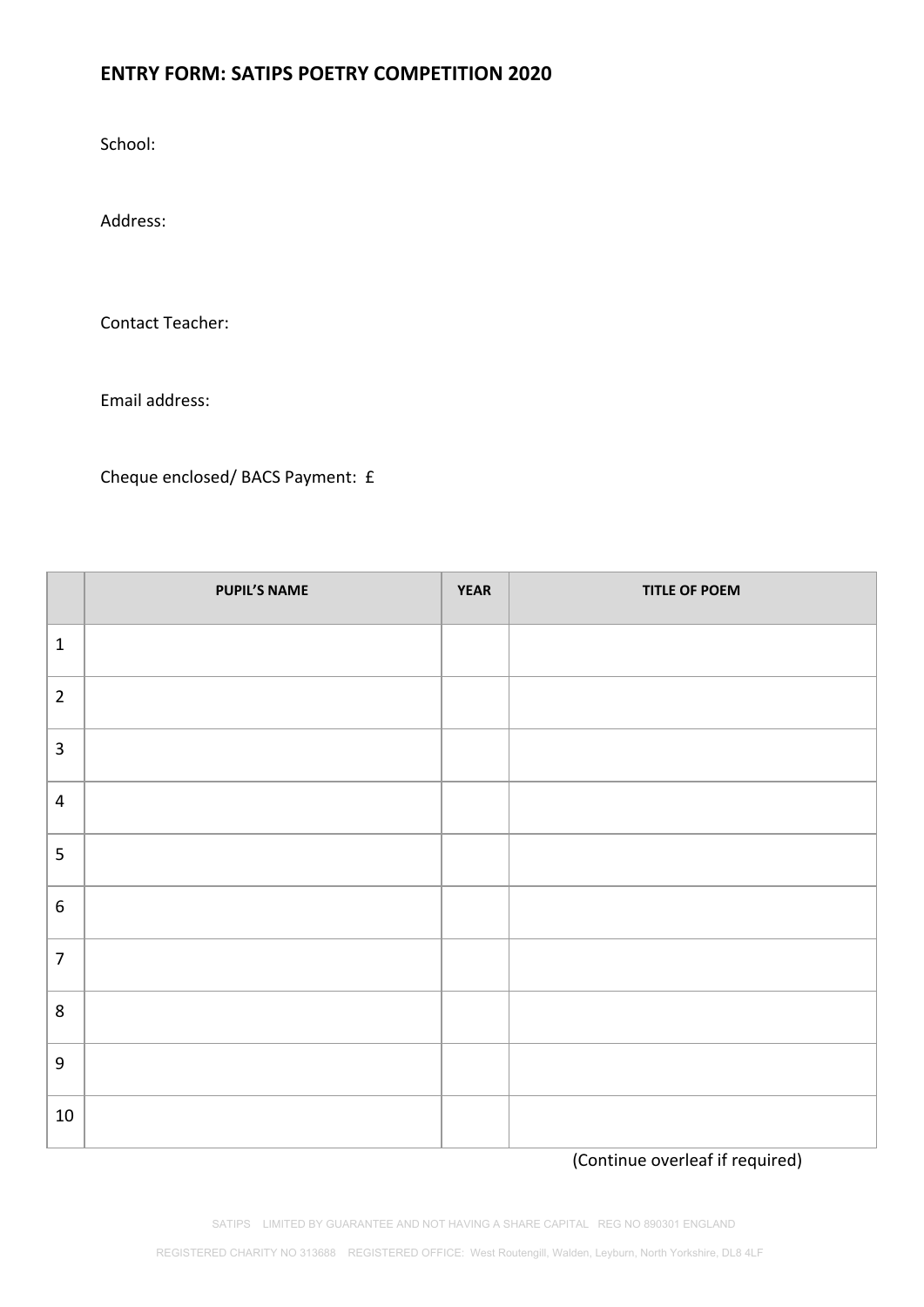|        | <b>PUPIL'S NAME</b> | <b>YEAR</b> | <b>TITLE OF POEM</b> |
|--------|---------------------|-------------|----------------------|
| 11     |                     |             |                      |
| 12     |                     |             |                      |
| 13     |                     |             |                      |
| $14\,$ |                     |             |                      |
| $15\,$ |                     |             |                      |
| $16\,$ |                     |             |                      |
| 17     |                     |             |                      |
| 18     |                     |             |                      |
| 19     |                     |             |                      |
| $20\,$ |                     |             |                      |
| 21     |                     |             |                      |
| 22     |                     |             |                      |
| 23     |                     |             |                      |
| $24\,$ |                     |             |                      |
| 25     |                     |             |                      |
| 26     |                     |             |                      |
| $27$   |                     |             |                      |
| 28     |                     |             |                      |
| 29     |                     |             |                      |
| $30\,$ |                     |             |                      |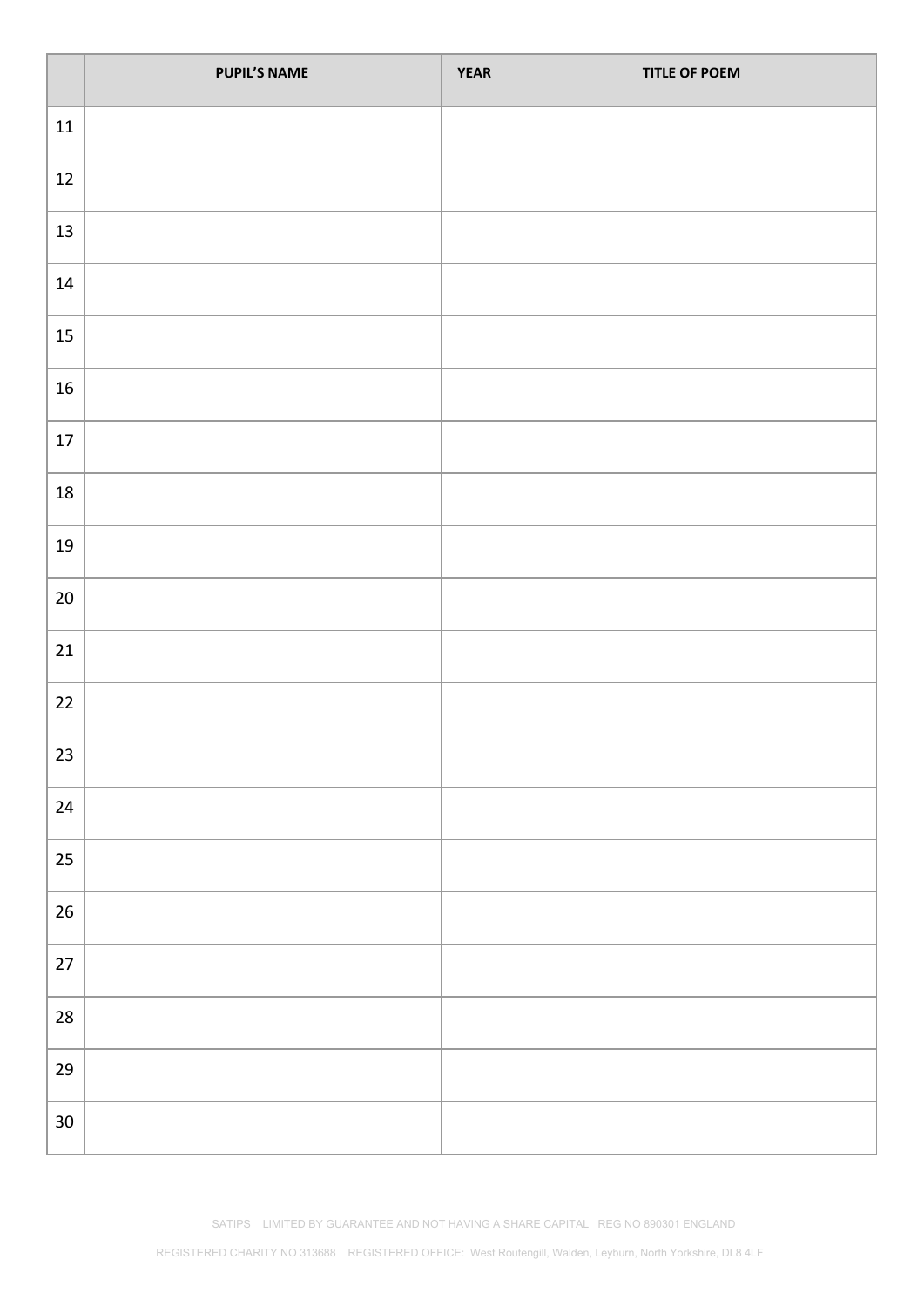### **Stimulus Poems by Wendy Cope for the SATIPS Poetry Competition 2020**

**Please note that it is not a requirement to use this material. Poems on any topic and in any style may be entered into the competition.**

#### **FLOWERS**

Some men never think of it. You did. You'd come along And say you'd nearly brought me flowers But something had gone wrong.

The shop was closed. Or you had doubts - The sort that minds like ours Dream up incessantly. You thought I might not want your flowers.

It made me smile and hug you then. Now I can only smile. But look, the flowers you nearly brought Have lasted all this while.

From *Serious Concerns* (Faber & Faber 1992)

#### **AN ATTEMPT AT UNRHYMED VERSE**

People tell you all the time, Poems do not have to rhyme. It's often better if they don't And I'm determined this one won't. Oh dear.

Never mind, I'll start again. Busy, busy with my pen...cil. I can do it, if I try - Easy, peasy, pudding and gherkins.

Writing verse is so much fun, Cheering as the summer weather, Makes you feel alert and bright, 'Specially when you get it more or less the way you want it.

From *Two Cures for Love* (Faber & Faber 2011)